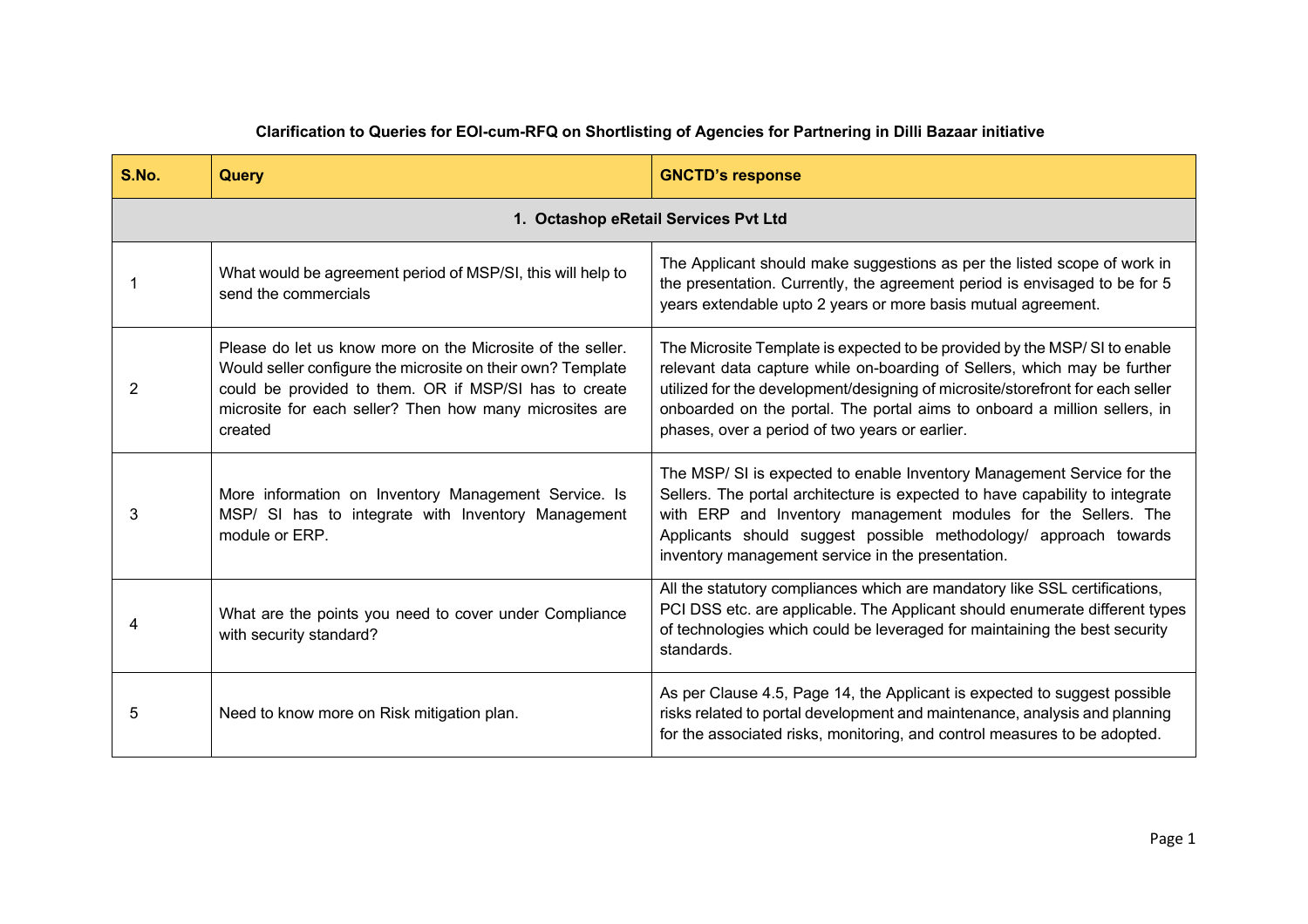| 6                 | Need to discuss on Partner Management & Compliance<br>Management                                                                                                                                               | Query is not very specific, however please refer to Clause 2.1, Page 8.                                                                                                                                                                                                                                                                                                                                                                                                                                                   |
|-------------------|----------------------------------------------------------------------------------------------------------------------------------------------------------------------------------------------------------------|---------------------------------------------------------------------------------------------------------------------------------------------------------------------------------------------------------------------------------------------------------------------------------------------------------------------------------------------------------------------------------------------------------------------------------------------------------------------------------------------------------------------------|
| 7                 | Need to discuss more, what information should be required<br>in "Presentation for Qualification". Is Annexure -II. response<br>to be mentioned here?                                                           | Please refer to Clause 4.5, Page 14. The presentation should contain<br>suggestions under the twelve presentation heads given in Clause 4.5. The<br>presentation should be in Microsoft-PPT format.<br>Annexure II- No response required.                                                                                                                                                                                                                                                                                 |
| 8                 | In the S.No 3:- To discuss more, need clarification.                                                                                                                                                           | Query unclear.                                                                                                                                                                                                                                                                                                                                                                                                                                                                                                            |
| 9                 | Is this signify that presentation will only happen for the<br>shortlisted MSP/SI after the completion of EOI - Cum - RFQ<br>process. So at present not require to send the PPT on the<br>same. Please clarify? | Yes, the presentation is to be submitted as a part of EOI-cum-RFQ<br>shortlisting process. Please refer to Clause 4.2(b), Page 13. It is required<br>by the MSP/SI to submit a presentation covering the areas mentioned in<br>Clause 4.5, Page 14.<br>For making the presentation as per Clause 4.5, GNCTD may decide to<br>invite only the Applicants prequalifying under Clause 4.4. The exact<br>schedule and time for the presentations will be decided and shared after<br>the examination of all the Applications. |
| 10                | Annexure 1, In "To" --- whom it should be addressed.                                                                                                                                                           | <b>Commissioner Industries, Industries Department, Government of</b><br><b>National Capital Territory of Delhi</b><br>Department of Industries, Office of the Commissioner of Industries, 419,<br>FIE, Udyog Sadan, Patparganj Indl. Area, Patparganj, Delhi-110 092<br>Website: www.industries.delhigovt.nic.in,<br>Phone: +91-11-22157034                                                                                                                                                                               |
| 2. KeStone Global |                                                                                                                                                                                                                |                                                                                                                                                                                                                                                                                                                                                                                                                                                                                                                           |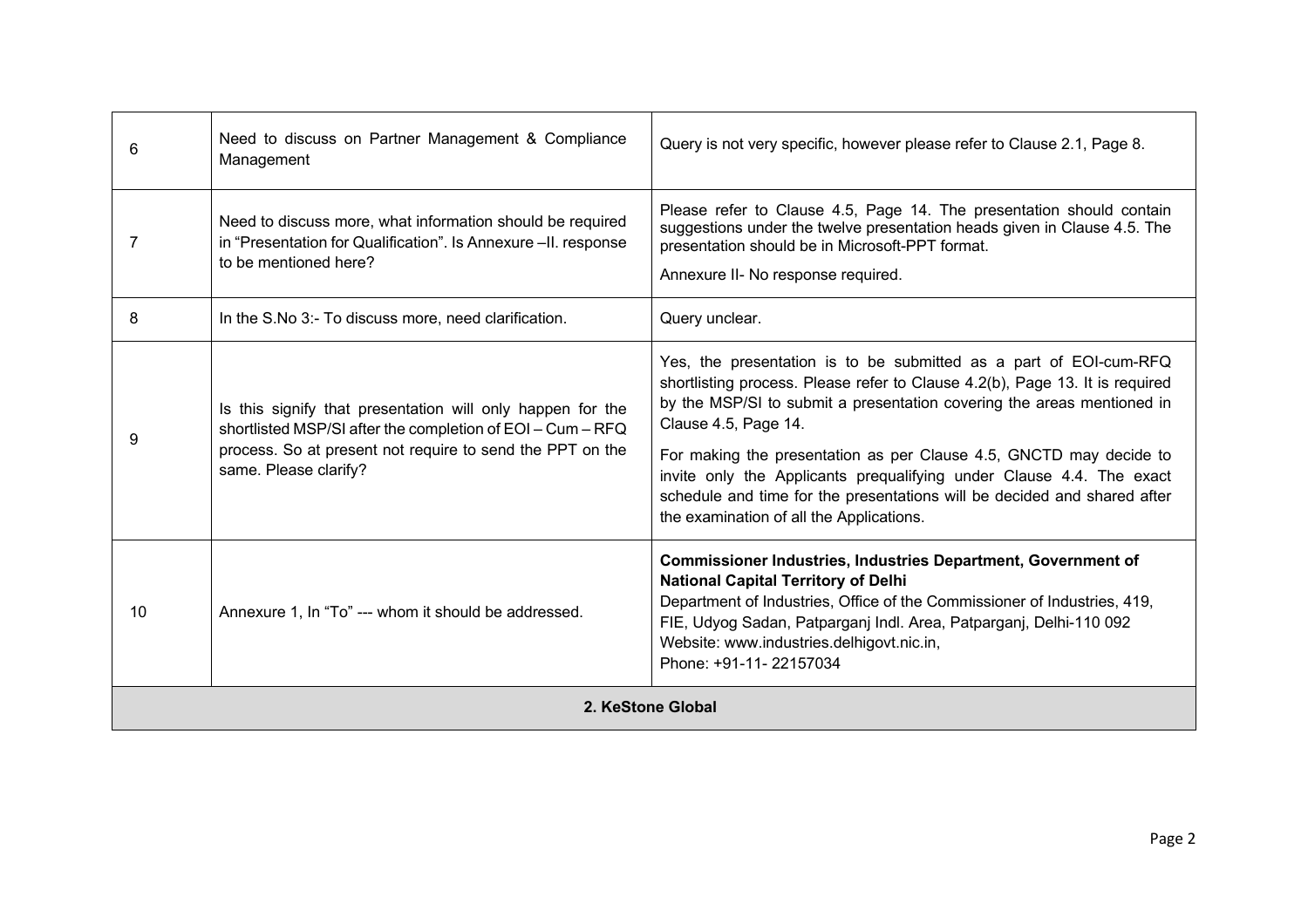| 11 | How many sellers are expected to onboard the platform in<br>the first phase                                                                                         | As per the current plan, it is envisaged that the Sellers shall be onboarded<br>in a phased manner starting with onboarding of Sellers from few iconic<br>markets of Delhi. The portal aims to onboard a million Sellers in phases<br>over two years or earlier.                                   |
|----|---------------------------------------------------------------------------------------------------------------------------------------------------------------------|----------------------------------------------------------------------------------------------------------------------------------------------------------------------------------------------------------------------------------------------------------------------------------------------------|
| 12 | What will be the phase-wise development that is expected<br>out of a MSP? -                                                                                         | The phase-wise development plan is to be suggested by the Applicant in<br>the submission. The aim is to launch the portal/buyer/seller apps preferably<br>within 3 months of award of work. Please refer to Clause 4.5, Page 14,<br>Presentation Head no.1.                                        |
| 13 | What all will be the key validation parameters for onboarding<br>a seller/ service provider? For example, GSTIN, Udyog<br>Aadhar, IEC, etc.                         | The Seller onboarding plan envisages a robust verification & validation<br>(reference check) mechanism by market associations, RWAs or any other<br>stakeholder. Further details on the same shall be shared in due course of<br>time. The Applicants should make suggestions in the presentation. |
| 14 | Will the responsibility of MSP include convincing the seller/<br>service provider to be part of the portal or will it be taken up<br>by the Market associations?    | The Applicant is expected to suggest new ideas and strategies for Seller<br>onboarding in the presentation. Please refer to Clause 4.5, Page 14.                                                                                                                                                   |
| 15 | Once the buyer enters the keyword i.e. product/ market/<br>location, will the seller listing be in alphabetical order or<br>according to popularity? -              | The Applicant is expected to suggest best practices which could be adopted<br>for neutral/ non-discriminatory listing in the presentation.                                                                                                                                                         |
| 16 | Will we have any paid listing option as well for sellers<br>interested in appearing in the top search results?                                                      | The Applicant should provide suggestions on the same in the presentation.                                                                                                                                                                                                                          |
| 17 | In the B2B transaction, will the buyer also be validated? For<br>example, will they have to register themselves as business<br>buyers with their company details? - | The current plan envisages a separate onboarding for B2B buyers to<br>capture relevant customer/ buyer data as required by a Seller. The<br>Applicant is expected to suggest ideas/ approach which could be followed<br>for validating B2B buyers in the presentation.                             |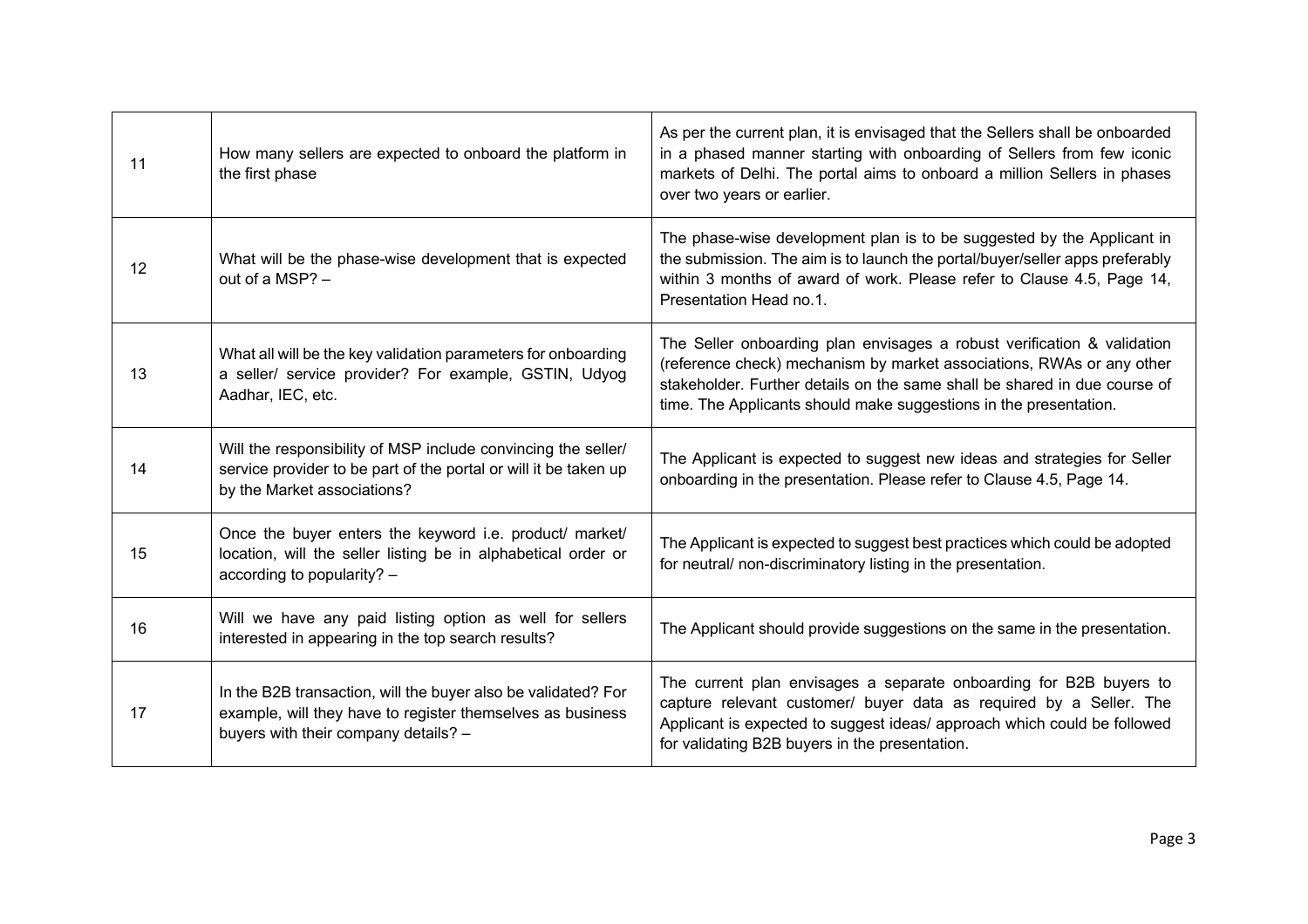| 18 | Can we get an extension on the timeline for application<br>submission till the 21 <sup>st</sup> of April 2022? Getting into legal<br>understanding with partners for bidding in the consortium<br>will take time.                                                                                    | Please refer to Corrigendum.                                                                                                                                                                                                                                          |
|----|------------------------------------------------------------------------------------------------------------------------------------------------------------------------------------------------------------------------------------------------------------------------------------------------------|-----------------------------------------------------------------------------------------------------------------------------------------------------------------------------------------------------------------------------------------------------------------------|
| 19 | Can you please specify/ clarify the nature of 100,000<br>transactions that are referred in the requirement criteria?                                                                                                                                                                                 | The number refers to the total online customer transactions on the quoted<br>platform.                                                                                                                                                                                |
|    |                                                                                                                                                                                                                                                                                                      | 3. C1 India Pvt Ltd                                                                                                                                                                                                                                                   |
| 20 | This criterion describes that department is looking for a<br>existing platform which is capable of 10,000 user accounts<br>a day. Our Solution do have the capability of handling more<br>than 10,000 user accounts on a day as per the requirement.<br>Kindly clarify the above-mentioned criteria. | Query unclear.                                                                                                                                                                                                                                                        |
| 21 | This criterion describes that department is looking for a<br>existing platform which is capable of 10,000 user accounts<br>a day. Our Solution do have the capability of handling more<br>than 10,000 transactions on a day as per the requirement.<br>Kindly clarify the above-mentioned criteria.  | Query unclear.                                                                                                                                                                                                                                                        |
| 22 | Kindly Clarify if the qualification criteria would be similar for<br>all types of bidder or any MSME/Start-ups will be getting<br>required exemption as per GOI Guidelines                                                                                                                           | Please refer to Clause 4.5, Page 15. Startups registered with any<br>Government authority will need to score a minimum of 80 marks to be<br>declared shortlisted. These Startups may not meet the experience and<br>capability requirement under Clause 4.4, Page 14. |
| 23 | Kindly Clarify the revenue model to be followed by the<br>department for this work.                                                                                                                                                                                                                  | The Applicant should suggest a sustainable business model in the<br>presentation. Please refer to Clause 4.5, Page 14, Presentation Head no.<br>3.                                                                                                                    |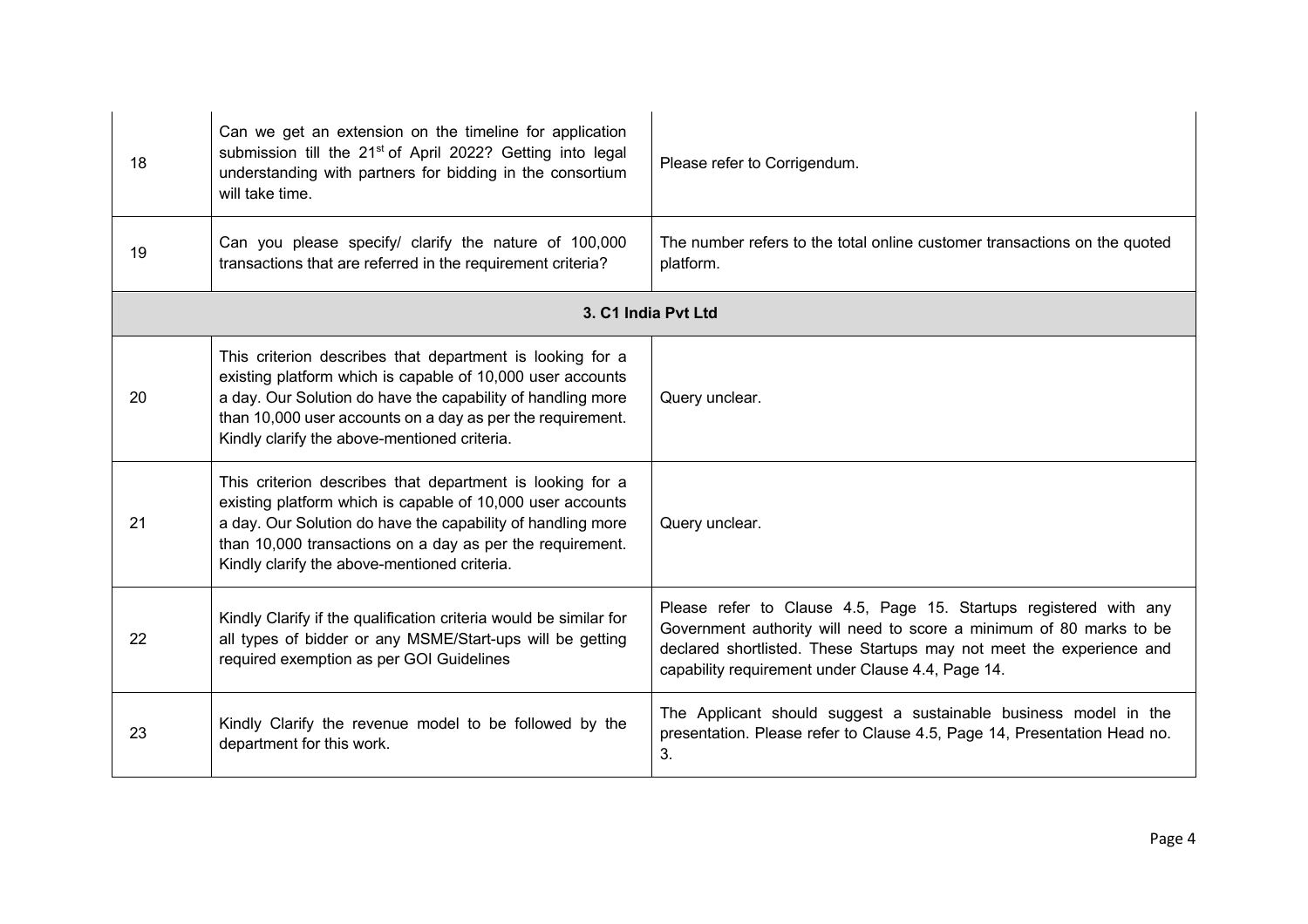| 24 | Kindly elaborate more on this unconditional declaration                                                                                                                                                                                                                                                                                         | The declaration is towards Unconditional Acceptance of all terms &<br>condition of the EOI-cum-RFQ document.                                                                                                                                                                                                                                                                                                                                                                    |
|----|-------------------------------------------------------------------------------------------------------------------------------------------------------------------------------------------------------------------------------------------------------------------------------------------------------------------------------------------------|---------------------------------------------------------------------------------------------------------------------------------------------------------------------------------------------------------------------------------------------------------------------------------------------------------------------------------------------------------------------------------------------------------------------------------------------------------------------------------|
| 25 | We have received the EOI today itself and need some more<br>time for deep evaluation of the EOI related to Scope of work<br>technical<br>specifications.<br>and<br>Request the department to allow us further extension to<br>send more queries.                                                                                                | Open House was conducted on 7th March 2022 and further extension for<br>query submission has already been given till 24:00 hrs, 7th March 2022                                                                                                                                                                                                                                                                                                                                  |
| 26 | Based on the Pre-bid Queries response we would require<br>some more time to prepare the exact estimation. Request<br>the department to extend the bid submission deadline by at<br>least one more week from the current deadline<br>(21.03.2022,1800 hrs)                                                                                       | Please refer to Corrigendum.                                                                                                                                                                                                                                                                                                                                                                                                                                                    |
|    |                                                                                                                                                                                                                                                                                                                                                 | 4. Oasys                                                                                                                                                                                                                                                                                                                                                                                                                                                                        |
| 27 | API integration - Ability to integrate with multiple partners<br>and utilize APIs to standardize integration, improve<br>communication and facilitate transaction across applications<br>devices<br>and<br>Hope all the API for integration would be provided by the<br>department.?                                                            | The expected role of the MSP is to design, develop, operate, manage and<br>maintain the entire program, including the digital portal as well as other<br>services. (Please refer to Clause 1.2, Page 6). The MSP should coordinate<br>with the required partners for desired integration as per Clause - Partner<br>management in Clause 2.1, Page 8. The APIs are expected to be provided<br>by the respective partners.                                                       |
| 28 | Grievance Handling: The MSP is expected to create a<br>grievance redressal system to address all grievances. This<br>will include a comprehensive solution for all disputes faced<br>by the partners, market associations, sellers, and buyers.<br>How many calls would be handled per day? What are the<br>languages to be known by the staff? | The Applicant is expected to provide suggestions on the grievance handling<br>system. The number of calls will eventually depend on the total number of<br>users in the platform. Hindi & English language could be considered initially,<br>applicant should further suggest on the same.<br>The aim is to provide a robust Grievance redressal cell to address<br>grievances/ issues of all the stakeholders including partners, Market<br>Associations, sellers, and buyers. |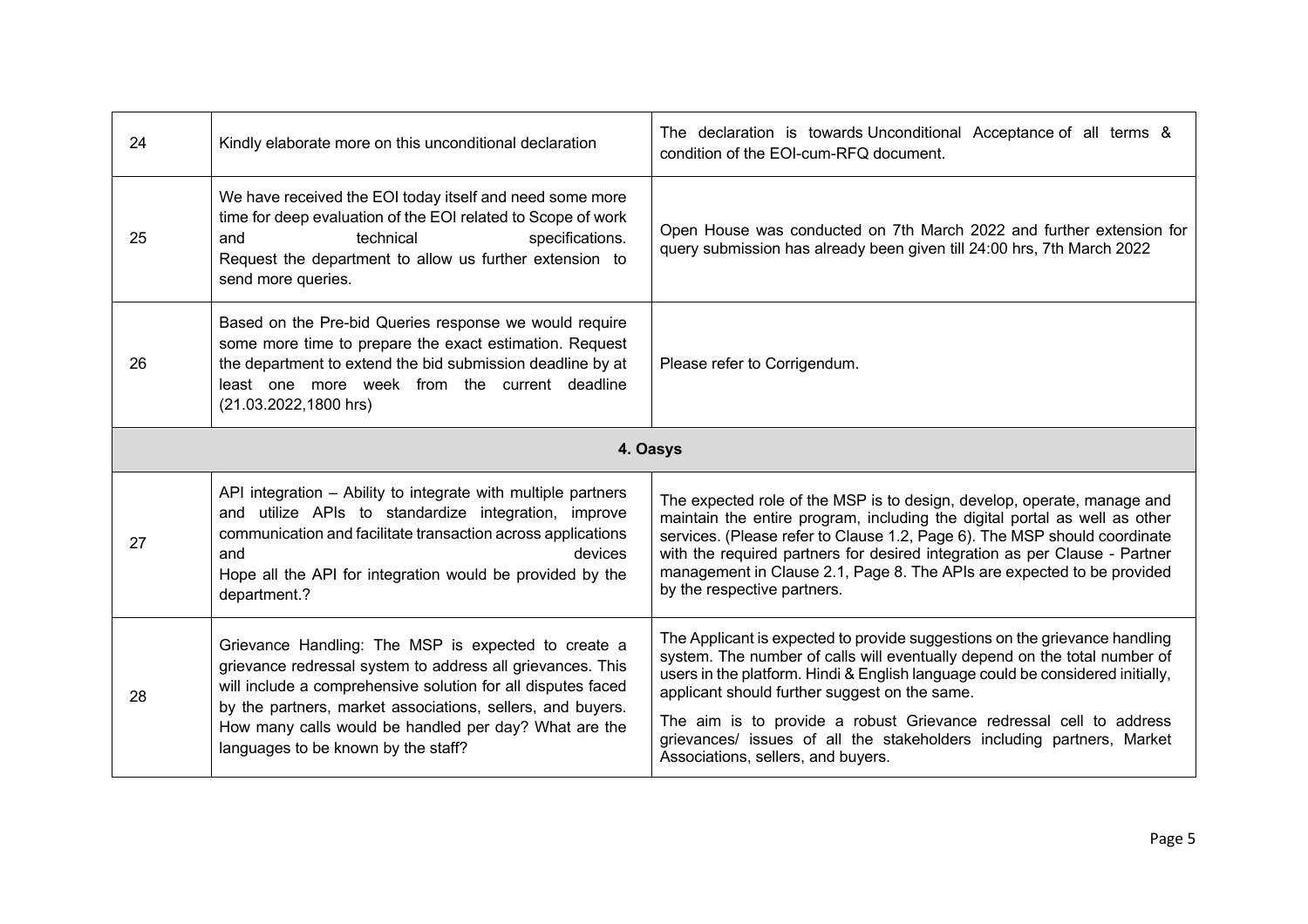| 29                | The partner is expected to conduct offline trainings &<br>workshops for sellers & market Associations while providing<br>constant technical help to use their platform and Integration<br>facilities. The partner may record all the transactions related<br>to Dilli Bazaar sellers, to be made available on real-time<br>basis.<br>How many levels of training would have to be conducted?<br>Number of resources to be trained? | The Applicant is expected to suggest new ideas and strategies for Seller<br>onboarding including training and capacity building programmes in the<br>presentation. Please refer to Page 14, Clause 4.5, Presentation head no.<br>2.                                |
|-------------------|------------------------------------------------------------------------------------------------------------------------------------------------------------------------------------------------------------------------------------------------------------------------------------------------------------------------------------------------------------------------------------------------------------------------------------|--------------------------------------------------------------------------------------------------------------------------------------------------------------------------------------------------------------------------------------------------------------------|
| 30                | Showcased Platform should have successfully managed at<br>least 100,000 transactions on a day. In case of Consortium,<br>any one of the members may meet the requirements related<br>Platform.<br>to<br>a<br>Need relaxation on this.                                                                                                                                                                                              | It is expected that in case of Consortium, any one of the members may<br>meet the transactional requirements related to a Platform.                                                                                                                                |
| 5. Happiest Minds |                                                                                                                                                                                                                                                                                                                                                                                                                                    |                                                                                                                                                                                                                                                                    |
| 31                | What is the expected start date and duration of the project?                                                                                                                                                                                                                                                                                                                                                                       | The Applicant should suggest timelines as per the listed scope of work in<br>the presentation. Please refer to Clause 4.5, Page 14, Presentation Head<br>no.1. The aim is to launch the portal/buyer/seller apps preferably within 3<br>months of award of work.   |
| 32                | Are there any specific technology preference?                                                                                                                                                                                                                                                                                                                                                                                      | The Applicant should suggest the technologies which can be leveraged to<br>build the portal in the presentation.<br>It is envisaged that the portal architecture and technology used must be<br>compliant with ONDC framework (Open Network for Digital Commerce). |
| 33                | Assuming provider will be responsible to host the<br>application; is there any preference for the application                                                                                                                                                                                                                                                                                                                      | The Applicant should give suggestion on the most viable option for hosting                                                                                                                                                                                         |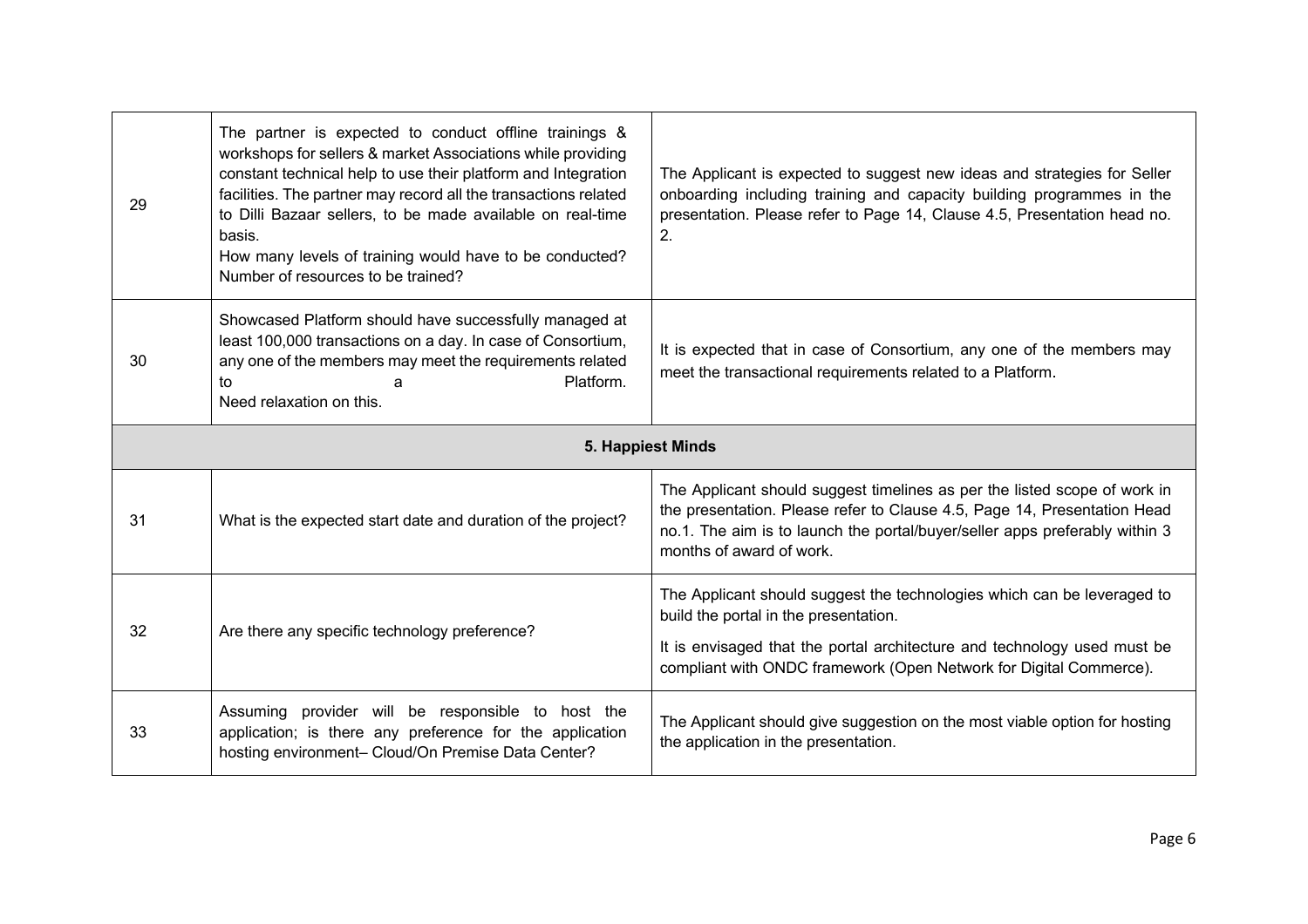| 34 | Is there any expected duration of support after the Go live?                                                                                                                                                                                                                 | The Applicant is expected to suggest possible timelines in the presentation.<br>The aim is to launch the portal/buyer/seller apps preferably within 3 months<br>of award of work.                                                                                                                                                                                                                       |
|----|------------------------------------------------------------------------------------------------------------------------------------------------------------------------------------------------------------------------------------------------------------------------------|---------------------------------------------------------------------------------------------------------------------------------------------------------------------------------------------------------------------------------------------------------------------------------------------------------------------------------------------------------------------------------------------------------|
| 35 | How many Sellers and Buyers are expected to on board in<br>1 yr, 3 yrs, 5 yr time frame?                                                                                                                                                                                     | As per the current plan, it is envisaged that the Sellers shall be on-boarded<br>in a phased manner starting with onboarding of Sellers from few iconic<br>markets of Delhi. The aim is to launch the portal/buyer/seller apps<br>preferably within 3 months of award of work. The Applicants should include<br>possible methodology/ approach for phased onboarding of sellers in the<br>presentation. |
| 36 | Do you want to capture customer journey at all touch points<br>such as prior, during & after the purchase of a product?                                                                                                                                                      | The Applicants should include possible methodology/ approach in the<br>presentation.                                                                                                                                                                                                                                                                                                                    |
| 37 | Do you want to capture quantitative data (KPIs) such as<br>NPS, CLTV, customer attrition rates etc or other financial<br>/ Operation metrics that will give details about consumer<br><b>Sellers</b><br>journey<br>to<br>Will the KPIs be manged by each stores / entities ? | The microsite could feature an independent dashboard capturing all the<br>relevant sales data. The microsite ownership would lie to individual/<br>respective Sellers.<br>The Applicants should include their suggestions in the presentation.                                                                                                                                                          |
| 38 | Do you want to offer customers to use loyalty points across<br>private label & brands?                                                                                                                                                                                       | The proposed plan envisages a broad seller-centric approach, where a<br>Seller could adapt their own marketing strategies for their microsites.<br>Additionally, the Applicants should include their suggestions in the<br>presentation.                                                                                                                                                                |
| 39 | Analytics reports, Recommendation engine, personalization<br>features need historical data points. Do you have enough<br>data points to perform Analytics?                                                                                                                   | Query unclear. Please refer to Clause 2.1 for listed scope of work.                                                                                                                                                                                                                                                                                                                                     |
| 40 | Do you want to have the capability to pick up goods at store<br>(BOPIS) Or curbside pickup or store in a locker?                                                                                                                                                             | The Applicants should include their suggestions in the presentation.                                                                                                                                                                                                                                                                                                                                    |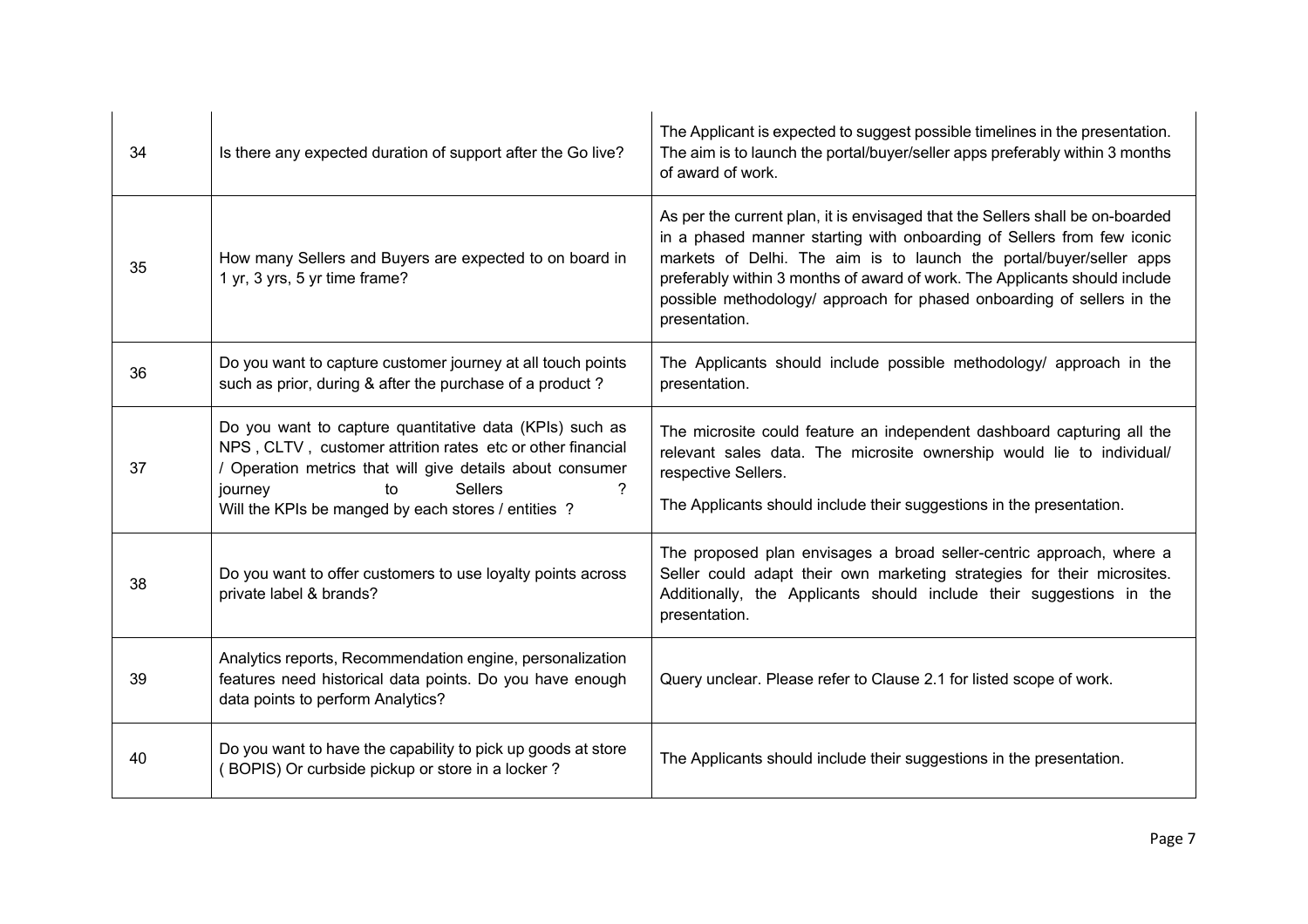| 41 | Do you want to have the capability to re-target the<br>customers who abandoned carts in last few visits?                                                                                                                                                                        | The portal plans to provide a Seller Dashboards and these facilities/<br>features could be included in the development process by the MSP.<br>Additionally, the Applicants should include their suggestions in the<br>presentation.                                                                                                                     |
|----|---------------------------------------------------------------------------------------------------------------------------------------------------------------------------------------------------------------------------------------------------------------------------------|---------------------------------------------------------------------------------------------------------------------------------------------------------------------------------------------------------------------------------------------------------------------------------------------------------------------------------------------------------|
| 42 | Do you have any mandate of finish timeline?                                                                                                                                                                                                                                     | The aim is to launch the portal/buyer/seller apps preferably within 3 months<br>of award of work.                                                                                                                                                                                                                                                       |
| 43 | Have you procured the softwares ? If yes, could you please<br>list down                                                                                                                                                                                                         | None have been procured, the Applicants needs to procure relevant<br>software and further should provide their proposals on the software<br>requirements.                                                                                                                                                                                               |
| 44 | Will Each store have their own marketing strategy to attract<br>customers or will it<br>managed<br>centrally?<br>be<br>If by each store, does each Microsite will have feature to<br>attract customers by pull or push marketing (such as SEO,<br>social media marketing et al) | The proposed plan envisages a broad seller-centric approach, where a<br>Seller could adapt their own marketing strategies for their microsites.<br>Additionally, the Applicants should include their suggestions in the<br>presentation.<br>The aim of the portal is to provide an online 'Bazaar' to the Sellers of Delhi<br>on Zero commission model. |
| 45 | Will you allow transfer of product from one store to another<br>when there is a stockout situation?                                                                                                                                                                             | It would be preferable to allow transfer of products. Further, the Applicant<br>should suggest feasibility and possible approach/ methodology on the same.                                                                                                                                                                                              |
| 46 | Do you intend to operate in MTO ( "make-to-order") Mode<br>along with MTS (<br>"Made-to-Stock")<br>Model ?<br>le, Do you want to provide customers the ability to<br>"Customize" the product online?                                                                            | The proposed plan envisages a broad seller-centric approach, where a<br>Seller could adapt and build their microsite as per their requirement. This<br>MTS & MTO mode could be allowed as a useful proposition for Sellers. The<br>Applicants should include their suggestions in the presentation.                                                     |
| 47 | What are the integration requirements                                                                                                                                                                                                                                           | The integration primarily focuses on facilitating e-Commerce, payment and<br>logistics on individual Seller's microsite, with the Seller solely accountable<br>for related liabilities.<br>The Applicants should suggest possible approach/ methodology as per<br>their understanding of the project requirement in the presentation.                   |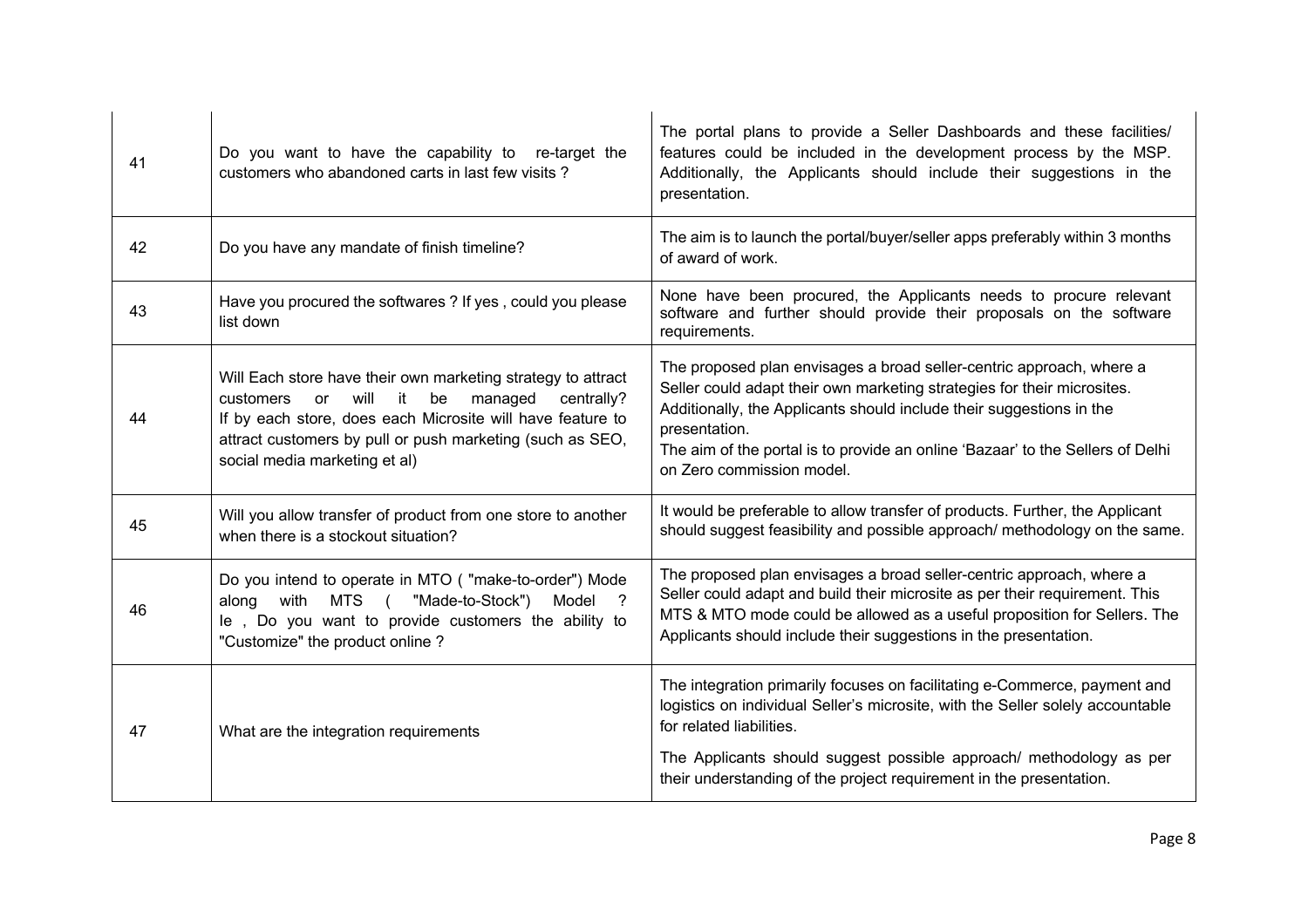| 48        | Can you please share some of the To-Be Business process<br>documents to understand the Complete ecosystem?                                         | Query unclear. The Applicant may provide suggestions on the To-Be<br>Business processes.                                                                                                                                                                                                                                                                                                             |
|-----------|----------------------------------------------------------------------------------------------------------------------------------------------------|------------------------------------------------------------------------------------------------------------------------------------------------------------------------------------------------------------------------------------------------------------------------------------------------------------------------------------------------------------------------------------------------------|
| 49        | How many transactions / day we expect the marketplace will<br>support in year 1, year 3, year 5 post GO-LIVE?                                      | The plan aims to onboard more than a million Sellers on the portal. Buyer<br>related data is difficult to comprehend at this stage.                                                                                                                                                                                                                                                                  |
|           |                                                                                                                                                    | 6. Go Frugal                                                                                                                                                                                                                                                                                                                                                                                         |
| 50        | Is it mandatory to participate as a MSP?                                                                                                           | Please refer to Clause 1.2, Page 6, as per which an Applicant may choose<br>to collaborate with GNCTD as being one or more type of Partner. The<br>Applicant's decision to participate as any or all the four Partners may be<br>based on its interest and capability.                                                                                                                               |
| 51        | Can we participate as Seller App provider alone?                                                                                                   | Query unclear. Refer to clause 1.2, Page 6 and may apply.                                                                                                                                                                                                                                                                                                                                            |
| 52        | Are we expected to identify the MSP and submit a proposal<br>together or Dilli Bazaar will select a MSP for us to join hands<br>and work together? | Please refer to Clause 1.2, Page 6, as per which an Applicant may choose<br>to collaborate with GNCTD as being one or more type of Partner. The<br>Applicant's decision to participate as any or all the four Partners may be<br>based on its interest and capability.<br>The Applicant should make suggestion on possible model and terms of<br>partnership between GNCTD and the various Partners. |
| 53        | Can Seller App provider be a consortium?                                                                                                           | Query unclear. Refer to clause 1.2, Page 6 and may apply.                                                                                                                                                                                                                                                                                                                                            |
| 54        | How is the catalogue listing going to be? Is it Category<br>driven or Search driven?                                                               | The proposed plan envisages advanced search capabilities with location,<br>category, market and product driven approach. The Applicant should<br>provide suggestions on the same.                                                                                                                                                                                                                    |
| 7. Bikayi |                                                                                                                                                    |                                                                                                                                                                                                                                                                                                                                                                                                      |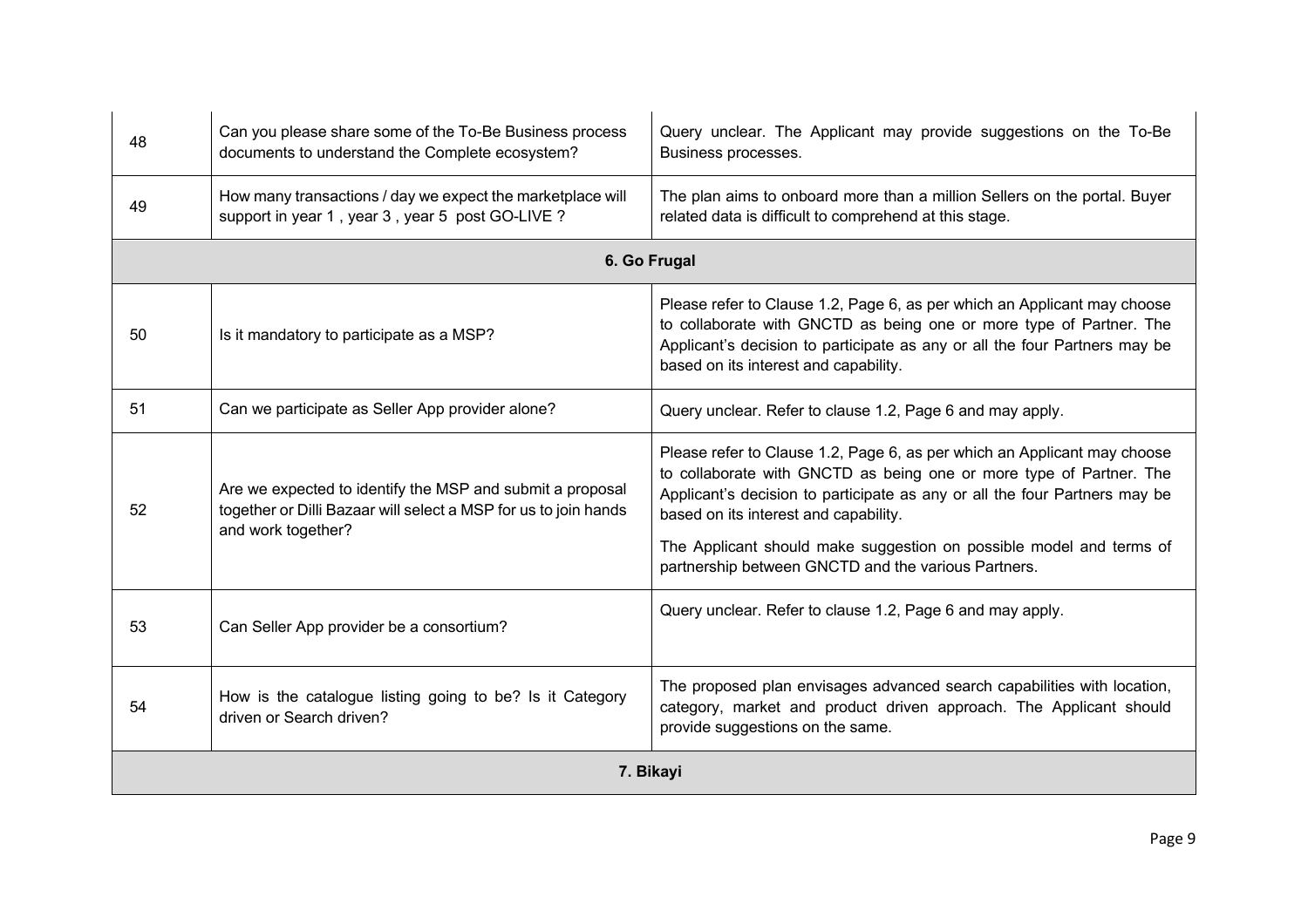| 55                          | What's going to be the role of e-commerce platforms? What<br>would be the level of integration? How is the integration<br>going to benefit the merchants?                                                                                                                                | The e-Commerce partner is expected to provide e-commerce solution,<br>through hyperlinking or full. Please refer to Scope of work, Clause 2.2.<br>Integration to the seller storefront: Please refer to Clause 2.2 for details.                    |
|-----------------------------|------------------------------------------------------------------------------------------------------------------------------------------------------------------------------------------------------------------------------------------------------------------------------------------|----------------------------------------------------------------------------------------------------------------------------------------------------------------------------------------------------------------------------------------------------|
| 56                          | What kind of commercial arrangement does the govt<br>foresee for the various partners in the ecosystem (sellers,<br>market associations, MSP, e-commerce, Payment gateway,<br>logistics)?                                                                                                | The Applicant should make suggestions as per the listed scope of work in<br>the presentation. Please refer to Clause 4.5, Page 14, Presentation Head<br>no.1.                                                                                      |
| 57                          | For the sellers / merchants who already have an online<br>storefront in place, would they be required to create another<br>storefront to be a part of Dilli Bazaar portal? If not, which<br>party would be responsible for integrating individual sellers'<br>storefronts to the portal? | The proposed plan aims at providing all the services which can ease the<br>business process for a Seller, with a sole aim to provide affordable online<br>services to the Seller. The Applicant should include suggestions in the<br>presentation. |
| 58                          | Which party / partner would be responsible for getting<br>traffic / visitors to the Dilli Bazaar portal? How would the<br>digital marketing of the platform be financed?                                                                                                                 | The Applicant should provide suggestions in the presentation.                                                                                                                                                                                      |
| 59                          | How would any new features / developmental effort (post<br>the initial scope) be financed?                                                                                                                                                                                               | The Applicant should suggest the business model to be adopted.                                                                                                                                                                                     |
| 60                          | Does the government plan to have a governance body to<br>oversee the operations of the Dilli Bazaar portal?                                                                                                                                                                              | The government will have a governance mechanism to oversee/ monitor the<br>operations, further the Applicant should make suggestions in this regard.                                                                                               |
| 8. Phi Commerce Private Ltd |                                                                                                                                                                                                                                                                                          |                                                                                                                                                                                                                                                    |
| 61                          | The sellers would also need to be onboarded with the<br>Payment Gateway provider. Kindly demarcate on the roles<br>and responsibilities between Market Association, MSP and<br>the payment gateway provider.                                                                             | The roles of MSP and Payment gateway has been provided in the EOI cum<br>RFQ document, please refer Clause 2.1 & 2.4 for further details. Applicants<br>should provide their suggestions on the role of Market association (if any).               |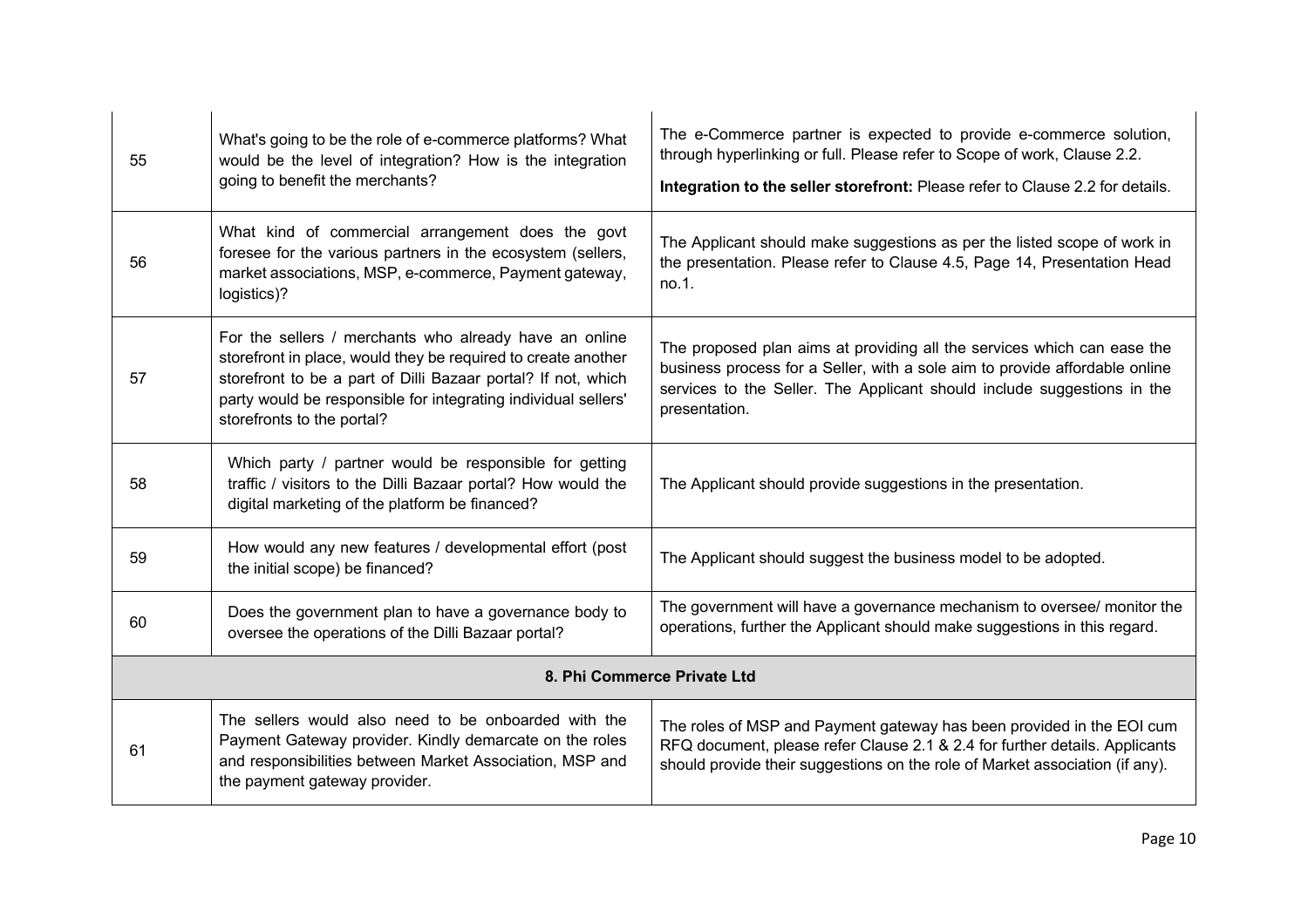| 62 | Please provide more details on training requirements for<br><b>Sellers</b>                                                                                                                                                                                                                                       | Organising offline & online awareness programs to encourage technology<br>adoption for Sellers along with hybrid training sessions at frequent intervals<br>focusing on Integration functionalities (as & where necessary).                                                                          |
|----|------------------------------------------------------------------------------------------------------------------------------------------------------------------------------------------------------------------------------------------------------------------------------------------------------------------|------------------------------------------------------------------------------------------------------------------------------------------------------------------------------------------------------------------------------------------------------------------------------------------------------|
| 63 | Kindly share more details on compliance with the account<br>aggregator framework.                                                                                                                                                                                                                                | The partner is expected to be compliant with the RBI guidelines/ regulations<br>with respect to Account aggregator to enable easy data access for potential<br>financial services.<br>Additionally, the Applicants should share their perspective/ suggest<br>possible approach in the presentation. |
| 64 | Application<br>The<br>contain:<br>may<br>Please provide more details on the presentation for<br>Qualification. We understand the application needs to<br>include confirmation of eligibility as per section 4.4.<br>Would you also like the presentation as per section 4.5 to<br>be included in the submission? | Yes, presentation is to be submitted as a part of EOI-cum-RFQ. The<br>Applicant is required to submit a presentation covering the areas mentioned<br>in the Presentation head, Clause 4.5, Page 14 along with the eligibility<br>requirements (Reference Clause 4.4, Page 13).                       |
| 65 | Catering to B2B and B2C, including exports<br>Kindly share more details on payment requirements for<br>exports                                                                                                                                                                                                   | The Applicant should suggest possible methodology/ approach on how to<br>promote exports through this portal.                                                                                                                                                                                        |
| 66 | Annexure<br>We assume annexure B, C and G will not be required in<br>case the application is for a single service / partner. Can you<br>please confirm.                                                                                                                                                          | Annexure B: Applicable for all<br>Annexure C and G is specifically applicable for Consortiums only                                                                                                                                                                                                   |
| 67 | Eligibility<br>In case of a consortium application, Could you select some<br>or all of partners or the whole consortium will be selected /<br>rejected?                                                                                                                                                          | Please refer to Section 2, Page 7 along with Clause 4.5, Page 14. If the<br>Applicant is a Consortium, the entire Consortium will get shortlisted or<br>otherwise (not the individual members). Please also refer to Clauses 3.1.7-<br>3.1.9, Page 9.                                                |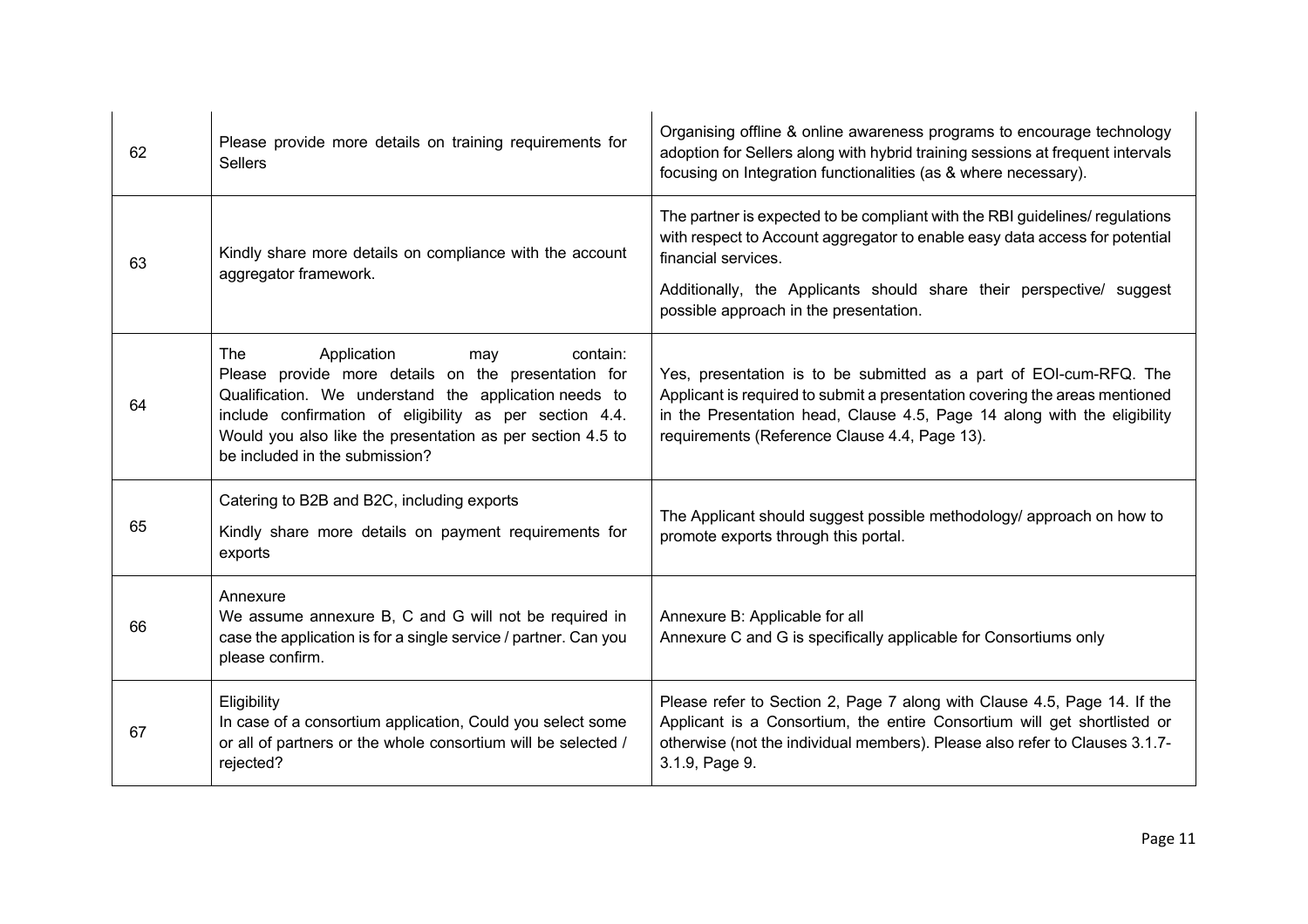| 9. Pinelabs |                                                                                                                                                                                                                                                                                            |                                                                                                                                                                                                                                                                        |
|-------------|--------------------------------------------------------------------------------------------------------------------------------------------------------------------------------------------------------------------------------------------------------------------------------------------|------------------------------------------------------------------------------------------------------------------------------------------------------------------------------------------------------------------------------------------------------------------------|
| 68          | Will Department of industries open a bank account. If yes<br>than with Pvt or PSU MNC or any preferred bank to name<br>with?                                                                                                                                                               | The Applicants are advised to suggest possible methodology/ approach in<br>the presentation.                                                                                                                                                                           |
| 69          | Who will bear the txn fee cost or Payment Gateway<br>Charges? Will it be DOI or customers?                                                                                                                                                                                                 | The Applicant should provide suggestions in this regard in the presentation.                                                                                                                                                                                           |
| 70          | Can Payment aggregator apply for only Payment Gateway<br>services.                                                                                                                                                                                                                         | The Applicant should suggest the business model to be adopted in the<br>presentation.                                                                                                                                                                                  |
| 71          | Point 2.4 Page (What type of training and awareness needs<br>to be given) Pls explain in detail?                                                                                                                                                                                           | Organising offline & online awareness programs to encourage technology<br>adoption for Sellers along with hybrid training sessions at frequent intervals<br>focusing on Integration functionalities (as & where necessary).                                            |
| 72          | Point 1.2 (d) To provide electronic payment service solution,<br>through hyperlinking or full integration or both has to be<br>provided. Pls explain in detail what is needed?                                                                                                             | The Applicant should give suggestions for the easing the transaction<br>journey.                                                                                                                                                                                       |
| 73          | Currently in which bank Department of Industries is having<br>account with                                                                                                                                                                                                                 | Query irrelevant.                                                                                                                                                                                                                                                      |
| 74          | The Document mentions that "The partner may have<br>financial and transactional data/information to be compliant<br>with Account Aggregator framework to enable easy data<br>access to Account Aggregators & Financial lenders." -<br>Need more clarity from account aggregator framework. | The Applicant's framework should be compliant with the RBI guidelines/<br>regulations with respect to Account aggregator to enable easy data access<br>for potential financial services.<br>Additionally, the Applicant should share its perspective and suggestion in |
|             |                                                                                                                                                                                                                                                                                            | the presentation.                                                                                                                                                                                                                                                      |